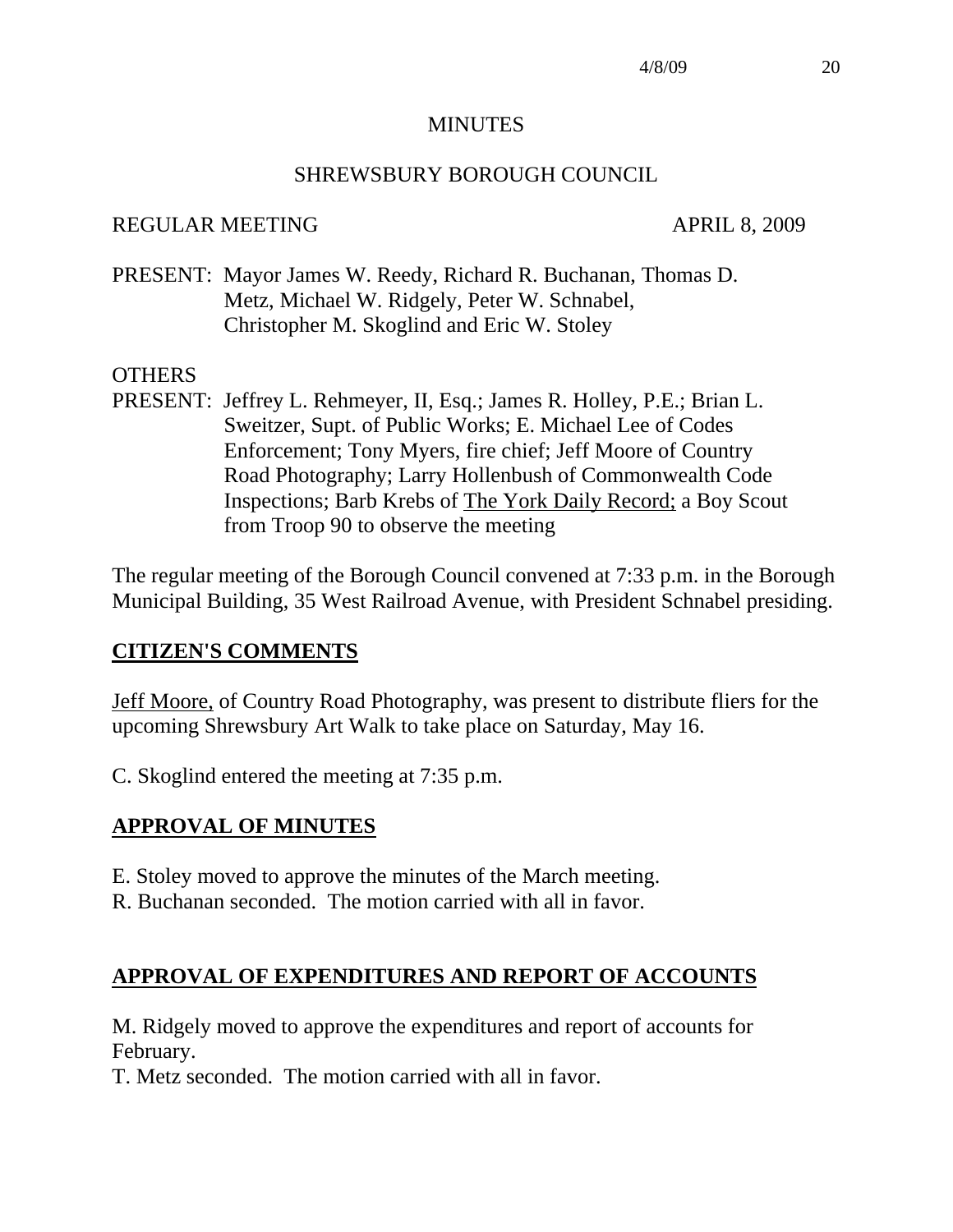# **BILL LIST**

The bill list for March was presented. General account: check numbers 9437 thru 9481; Water account: check numbers 4156 thru 4171; Sewer account: check numbers 4009 thru 4022; Highway Aid: check numbers 785 and 786.

M. Ridgely moved to approve the bill list for March.

R. Buchanan seconded. The motion carried with all in favor.

# **SUBDIVISION AND LAND DEVELOPMENT BUSINESS**

# **Southern Regional Police Department** – Richard R. Buchanan

Buck made mention of the following arrest data:

Shrewsbury 2007 summary arrests were 52 compared to 2008: 73; Shrewsbury 2007 criminal arrests were 63 compared to 2008: 81; New Freedom 2007 summary arrests were 54 compared to 2008: 50; New Freedom 2007 criminal arrests were 34 compared to 2008: 53; Glen Rock 2007 summary arrests were 96 compared to 2008: 65; Glen Rock 2007 criminal arrests were 40 compared to 2008: 37.

There has been an increase in DUI arrests.

# **Codes Enforcement** – E. Michael Lee

# Dawson, 32 – 34 South Main Street

Mike sent a letter to Dawson to remove the accumulated junk and vehicles and the progress has been slow. Mike asked for approval for Sol. Rehmeyer to send a letter. Approval was given.

# Grim's Glass, 21 South Hill Street

Mike had a meeting this evening with Sol. Rehmeyer and the Secretary to discuss a possible use of one building by Mr. Miller for resuming his glass and plastics business and another use in the second building by another party. Most of the answers for Mr. Miller and the other party were no.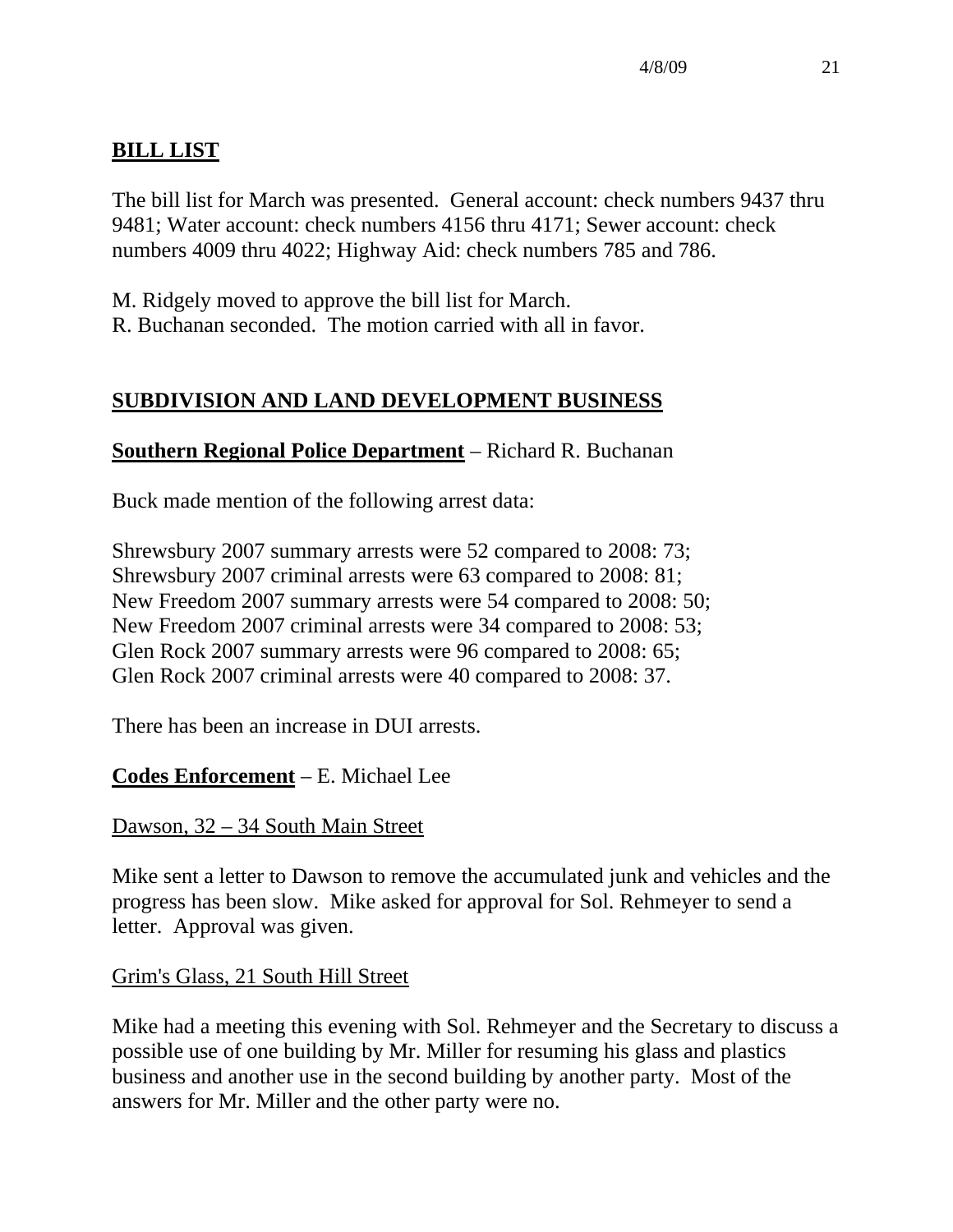### Pen-Mar Recycling, Onion Boulevard

A letter was sent to the recycling plant to remove the outside storage of materials, per the zoning hearing board decision. Progress is being made.

### 514 South Main Street Junk

Mike has not been able to contact the owner by phone and a letter will be sent to clean up the outside of his property.

### Grove Property, 48 East Tolna Road

Mike sent a letter to the owner to clean up this property and there is progress being made.

### YMCA Waiver for Pavilion

The YMCA has been given a pavilion as a gift that will be erected on a lot they received from DAK. Mike is recommending a waiver from filing a land development plan as it will have a minimal impact on storm water runoff. The pavilion is wooden with a metal roof and will have a concrete slab.

E. Stoley moved to grant a waiver from requiring a land development plan due to the minimum impact on storm water runoff. R. Buchanan seconded. The motion carried with all in favor.

#### Larry Hollenbush from Commonwealth Code Inspections

Mike introduced Mr. Hollenbush as he will be doing our inspections from now on with Mike being a back-up inspector. Mr. Hollenbush was in construction for 30 years and has been working for Commonwealth Code Inspections for four years. He stated he tries to work with the people during the inspection process and explain why the Code is written that way.

# **Water & Sewer** – Richard R. Buchanan

Taken later in the meeting.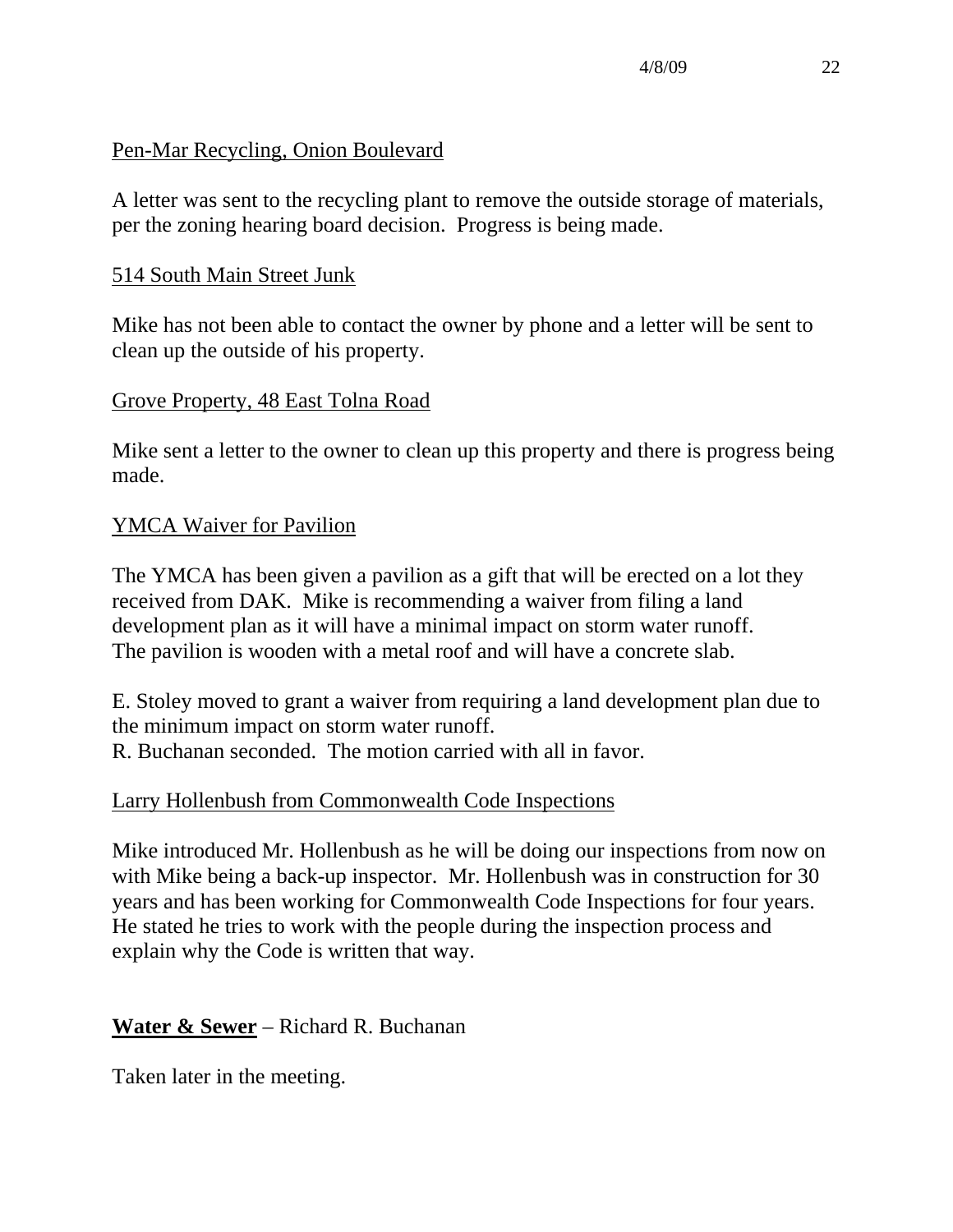# **Public Roads & Lighting** – Christopher M. Skoglind

### Street Sweeper

The sweeping began on April 6 and will continue at least until April 15 or until finished.

# Plank Road

The stop bar on Plank Road and Main Street will be installed after the street sweeping is finished.

### Mount Airy Road Delineators

The Committee will need to discuss whether the Borough wants to continue placing the delineators at the south exit of the Shrewsbury Square Shopping Center as they don't last long. We will use up the supply we have from PennDOT.

#### 2009 Road Bids

The bids will be reviewed at the May meeting.

# **Public Lands & Buildings and Finance** – Michael W. Ridgely

#### New Lawn Mower

The old mower could be fixed for \$250.00. B. Sweitzer obtained prices for a replacement and he is recommending a Ferris mower at a cost of \$1,019.00.

M. Ridgely moved to approve the purchase of the Ferris mower at a cost not to exceed \$1,019.00 to be split between all three accounts. E. Stoley seconded. The motion carried with all in favor.

# Rose Ambulance Underbilling

The Borough has been notified by New Freedom Borough that we were underbilled for health insurance, workers compensation and disability for the  $6 - 7$ paid emergency responders. We were underbilled for 2006, 2007 and 2008 but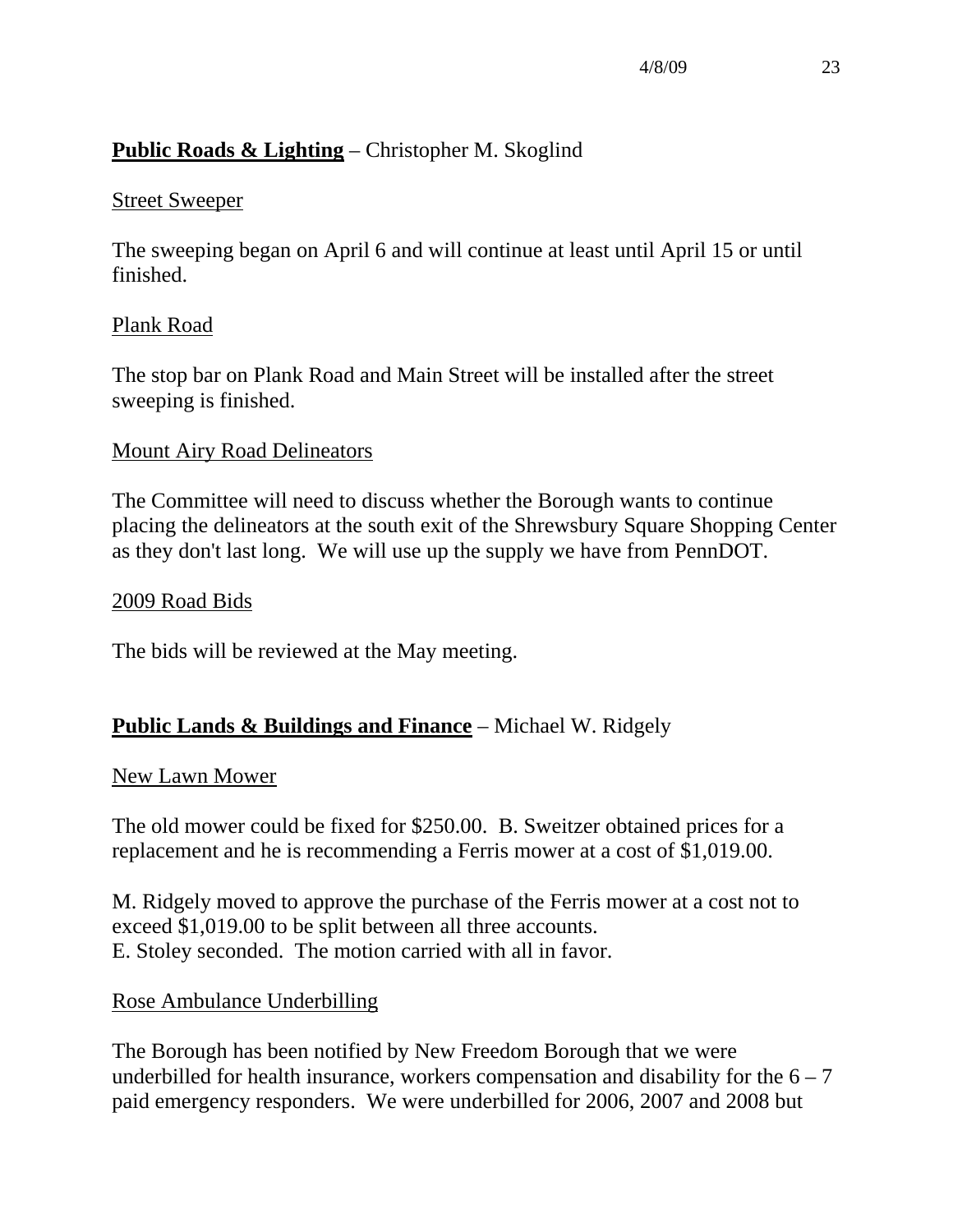they are only going back to 2007 and 2008. The amount due is \$5,695.65 for 2007 and \$10,752.16 for 2008 for a total of \$16,447.81. Since our budget is tight this year, the Secretary was asked to contact New Freedom Borough to see if we can make the payments over four quarters.

# **ENGINEER'S REPORT**

# Windy Hill Road Sewer Pipe Adjustment

PennDOT has contacted the Borough about a conflict between our gravity and force main sewer lines and their bridge replacement project. The bridge will be replaced in 2010 and our pipe work must be completed before their work. The approximate cost will be \$50,000.00 with hopeful reimbursement by the State for 50%. PennDOT will pay for the materials.

# Mid-Atlantic Biosolids Association

Eng. Holley stated the Borough could consider contributing to the MABA in the fight to continue to allow the spreading of sludge on farmlands.

T. Metz asked if the donation was necessary as the Attorney General's office sent a letter to the Township that their ordinance was unconstitutional and it can't supersede State law.

# **SOLICITOR'S REPORT**

#### Identity Theft Policy

The Federal Trade Commission issued a mandate requiring all creditors to develop and implement a written identity theft prevention program. Sol. Rehmeyer's office prepared a resolution and policy.

E. Stoley moved to approve Resolution #2009-3 to adopt the identity theft policy. R. Buchanan seconded. Roll call vote:

| <b>Buchanan</b> | yes, in favor |
|-----------------|---------------|
| Metz            | yes, in favor |
| Ridgely         | yes, in favor |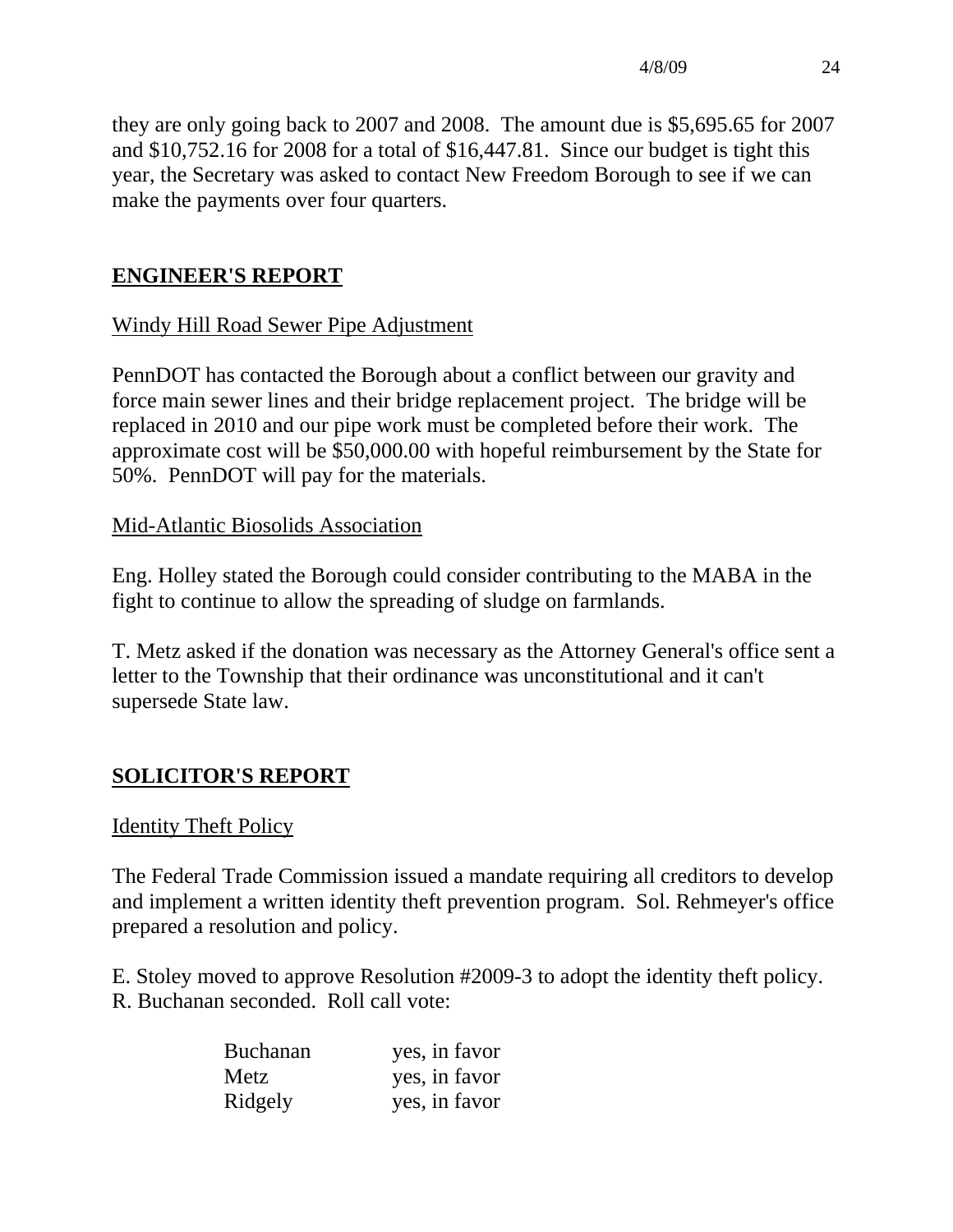| Skoglind | yes, in favor |
|----------|---------------|
| Stoley   | yes, in favor |
| Schnabel | yes, in favor |

### Policy on Keeping Meeting Tapes and Notes, Council and Planning Commission

M. Ridgely moved to approve Resolution #2009-2, changing the word prepared to approved in the fourth paragraph, to adopt the policy for the secretaries to destroy the meeting tapes and written notes after those meeting minutes are approved. E. Stoley seconded. The motion carried with all in favor.

#### E-mails

Sol. Rehmeyer will report back with definitive answers on e-mail questions with regard to the Right-to-Know Law.

#### FEMA Flood Maps/Ordinance

FEMA has notified the Borough that it recommends we adopt an ordinance which will adopt the flood maps so our residents can purchase flood insurance if they desire.

Sol. Rehmeyer was asked to prepare the ordinance to adopt the maps in the best interest of our citizens.

#### **Public Safety, Welfare and Personnel**

#### Sidewalk Block Grant

The draft letter to be sent to the residents involved in Phase I was reviewed.

E. Stoley moved to approve the letter with two changes. M. Ridgely seconded. The motion carried with all in favor.

#### Emergency Conditions Policy Change Regarding EMS

Keith Russell, of the Rose Ambulance, had submitted the policy change that states, "During extreme inclement weather conditions, and or when the 911 Center is operating under Emergency Conditions, EMS will not be initially dispatched on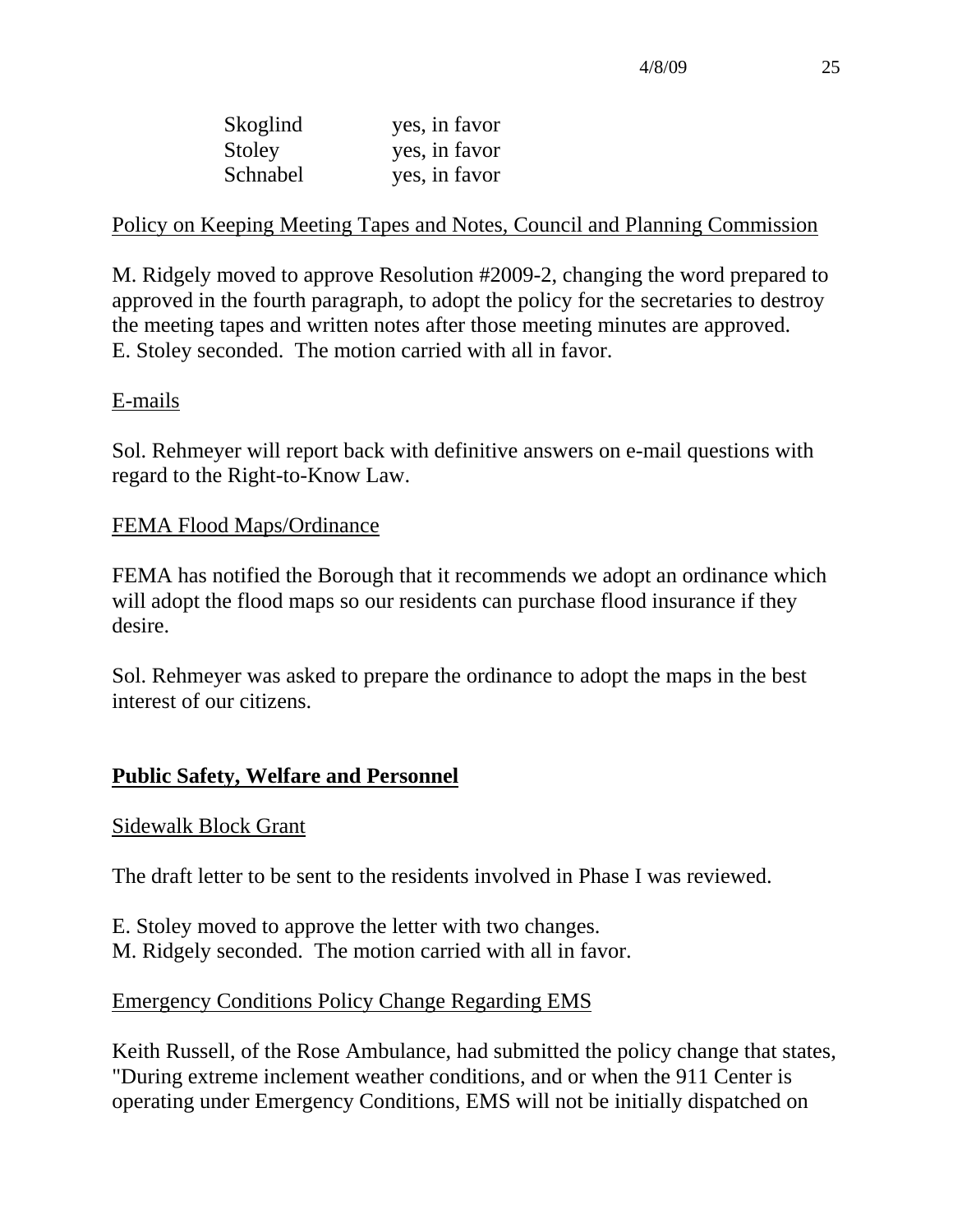unknown injury accident calls for service." The police and fire response would remain the same for unknown injury accidents and EMS would then be called to the scene if it was determined they were needed.

E. Stoley moved to give Pres. Schnabel permission to sign acknowledging the policy change.

R. Buchanan seconded. The motion carried with all in favor.

# **Secretary's Report** – Cindy L. Bosley

Appreciation Dinner

The dinner is scheduled for Friday, November 20.

# **York Area Tax Bureau** – Thomas D. Metz

T. Metz stated there is a meeting next Tuesday night.

# **Subdivision, Land Development and Zoning** – Eric W. Stoley

# **Planning Commission/Regional Planning Commission** – Eric W. Stoley

# Regional Comprehensive Plan

Copies were distributed to the Planning Commission for review at its April 27 meeting. Council was asked to submit comments.

# **UNFINISHED BUSINESS**

# Boy Scouts

As a follow-up from last month, M. Ridgely asked if anyone attended a Monday night scout meeting to describe the duties of an elected official. The Secretary will provide a phone number so a leader can be contacted.

# **NEW BUSINESS**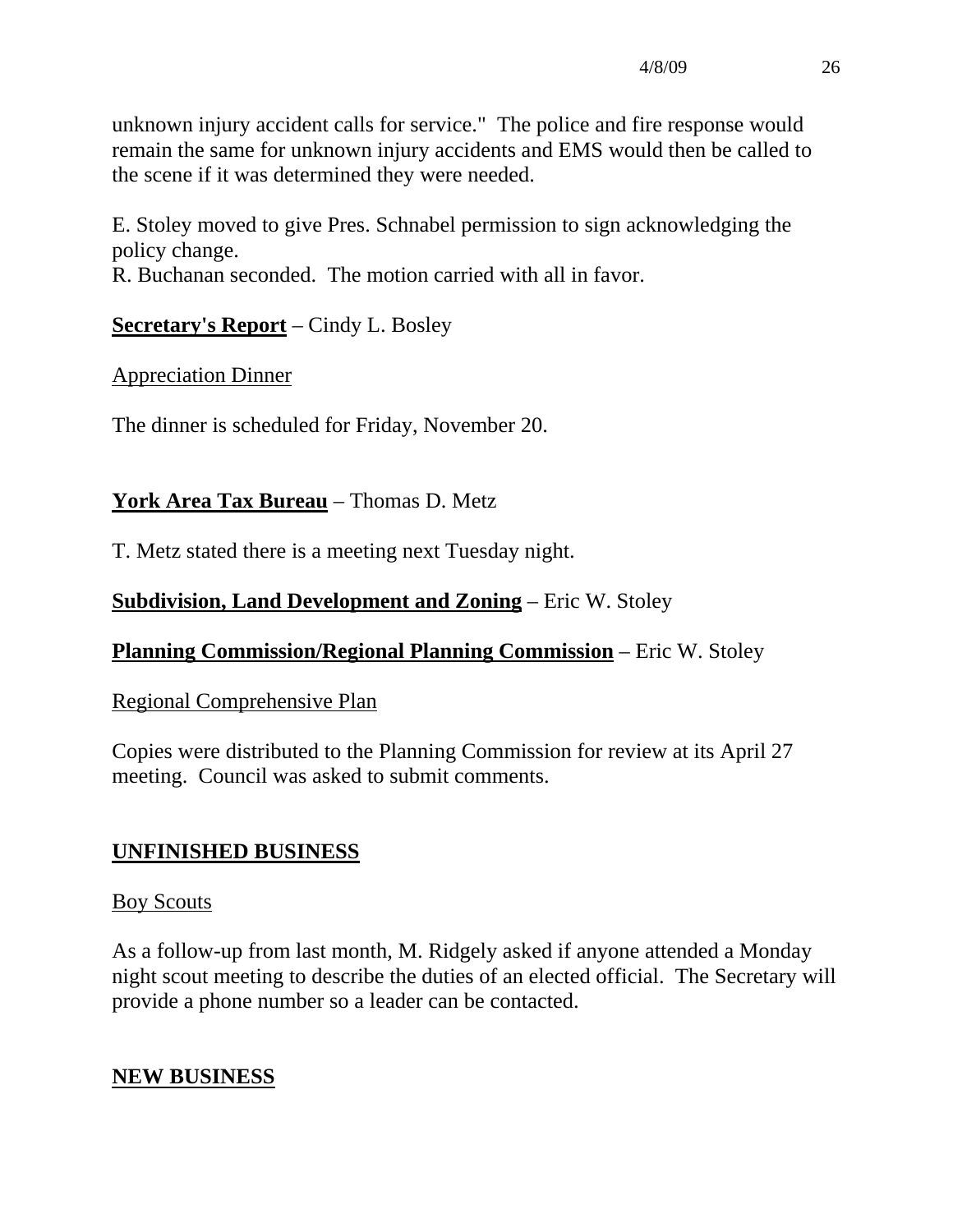#### EMA Radios

Tony Myers stated the fire department will pay to upgrade the EMA radios.

# **COMMUNICATIONS**

### Public Officials Meeting

The York County Office of Emergency Management will hold a meeting on April 30 with a program by the South Central Task Force.

#### **EXECUTIVE SESSION**

An executive session was called at 8:39 p.m. to discuss potential litigation. The meeting was reconvened at 9:38 p.m.

Sol. Rehmeyer made the following statement: The Borough received a demand for sewer capacity which came as a threat of litigation against the Borough to attempt to achieve it by way of the Court system. Sol. Rehmeyer's preliminary review of the request is that it does not accurately recognize the applicable agreements and law in this instance but it appears to be based upon erroneous information that the Borough has excess capacity that has not already been allocated or reserved. In the past, the Borough was sued with regard to sewer capacity and the Borough's engineer did studies to confirm that there was not extra capacity. Sol. Rehmeyer has been working with the Borough engineer to bring those numbers up to date and to make them as accurate as possible based upon developments that have occurred in the past ten years with regard to actual land development plans that have been filed. The updated report should be finalized by next month and will be presented for review and approval.

#### **Water & Sewer** – Richard R. Buchanan

#### Groundwater Rules

Under new DEP ground water requirements, each ground water entry point must maintain a chlorine residual of a minimum of .4 mg/l with 24 hour per day chlorine monitoring equipment. We must also satisfy 4-log virus treatment. The cost to